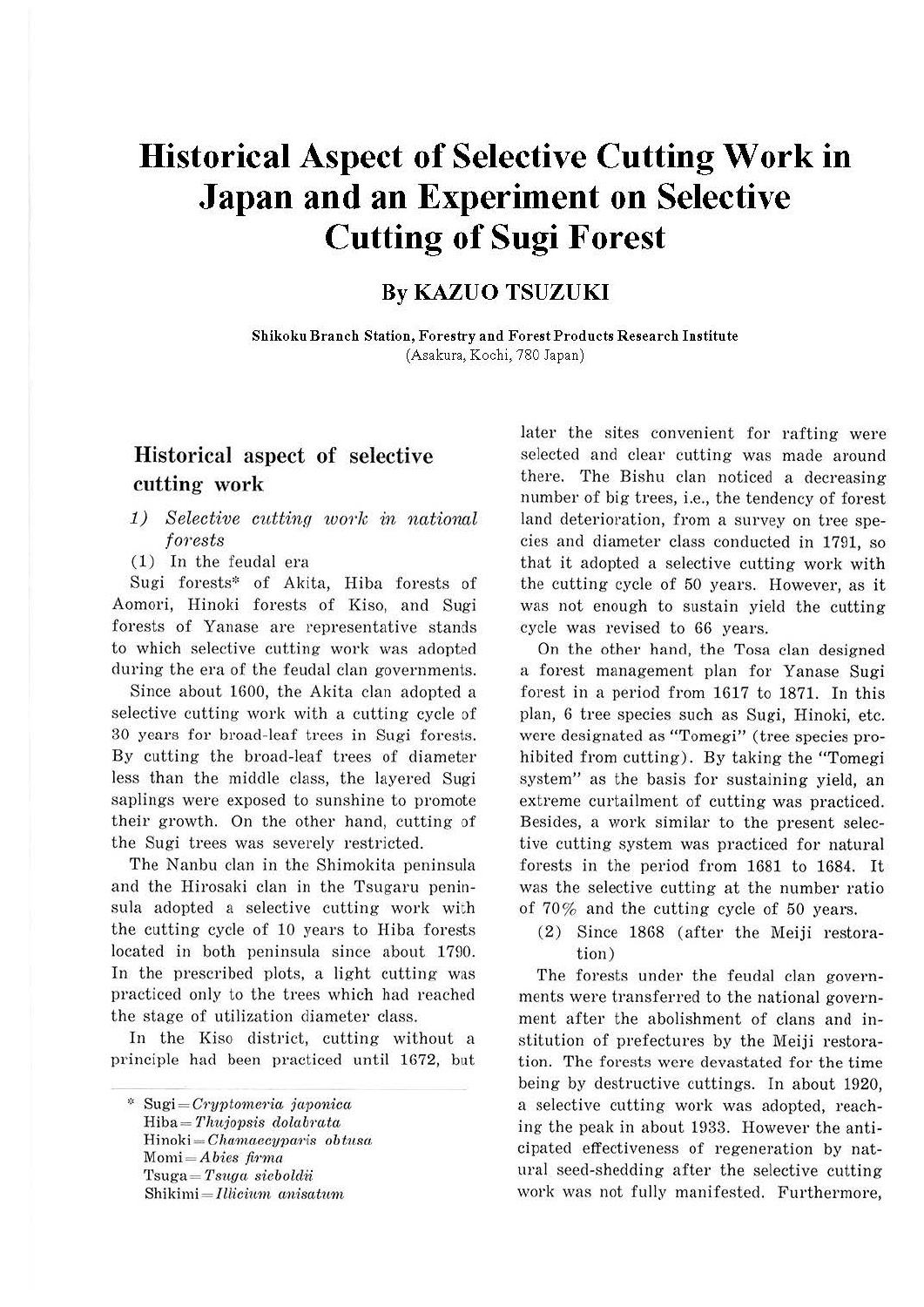after 1941, treatment of forests was disturbed and became predatory due to effects of the World War II. Thus, without realizing the full effectiveness the selective cutting work disappeared in national forests by about 1950, except in some special tree stands.

#### $2)$  Selective cutting work in private forests

In some areas of private forests, selective cutting work has also been practiced since the feudal clan era. Planted forest of Sugi and Hinoki at Imasu of Gifu Prefecture, that of Sugi at Tane of Shiga Prefecture, and Sugi natural forest at Iwakawa of Akita Prefecture are representative areas where selective cutting work is still practiced at present.

In other areas, too, examples of selective cutting work for different tree species were observed. The selective cutting work in these examples, though its details are not mentioned here, consists of cutting trees of utilization diameter class, and reserving small-diameter trees not reaching the utilization diameter.

3) Appraisal of selective cutting works Selective cutting work in private forests has continued on the basis of accumulation of fairly good results. However, that in national forests turned out to disappear without getting an appreciable conclusion. Therefore, at the time when selective cutting work was introduced into national forests before the War, many experimental forests were set there, and the effectiveness of the selective cutting has been investigated. Outline of the results of an experiment will be presented below.

## **Selective cutting and regeneration experiment in Sugi natural forest**

#### 1) Experimental object and outline of experimental forest

To make clear the effect of selective cutting adopted to Sugi natural forest in Yanase on structure of tree stand, tree growth, number of falleu seeds, seed germination, and sapling emergence, an experimental forest for selective cutting and regeneration by natural seed shedding was newly set up on Mt. Koyashiki under the jurisdiction of the Yanase District Forestry Office, located in east of Kochi Prefecture, in 1925. The experimental forest has an area of 3.93 ha. at an elevation of 450- 500 m above sea level, and is divided into southern aspect and northern aspect at about the center of the area by a small valley. Age of the tree stand is 180 years on an average, with the maximum of 270 years. The area belongs geologically to Jurassic Akigawa layer, and its soil is clayey loam originated from sandstone and shale, as parent materials. The vegetation belongs to the plant association of Momi-Tsuga-Sugi-Shikimi.

In 1925, the first selective cutting was done to promote natural seed-shedding. Data on changes in tree stand structure or those required for leading the forest to an ideal selective cutting tree stand type have been collected by periodical surveys. In 1967, the second selective. cutting was made, and its effect on tree stand structure, number of fallen seeds, germination and sapling emergence was examined.

#### 2) Changes in tree stand structure

At the start of the experiment, the forest was an evenly aged old stand with plenty of Momi and Tsuga. The first selective cutting was done with the purpose of increasing Sugi by natural regeneration. Momi and Tsuga were heavily cut. Cutting ratio in number by tree species was 7-56%, and cutting ratio in volume was 8-59% (Table 1). After the cutting, number of trees per ha was 13-56, and the volume per ha  $12-169$  m<sup>3</sup>.

The tree stand structure immediately before the second selective cutting which was done in 1967, after 42 years from the first one, showed that each tree species increased its number and volume per ha as compared to those after the first cutting in 1925, except somewhat decreased number of Tsuga.

The second selective cutting gave  $22-95%$ cutting ratio in number by tree species, and 9-99 % cutting ratio in volume. Tsuga was mostly cut away (Table 1).

Changes in the number of trees as classified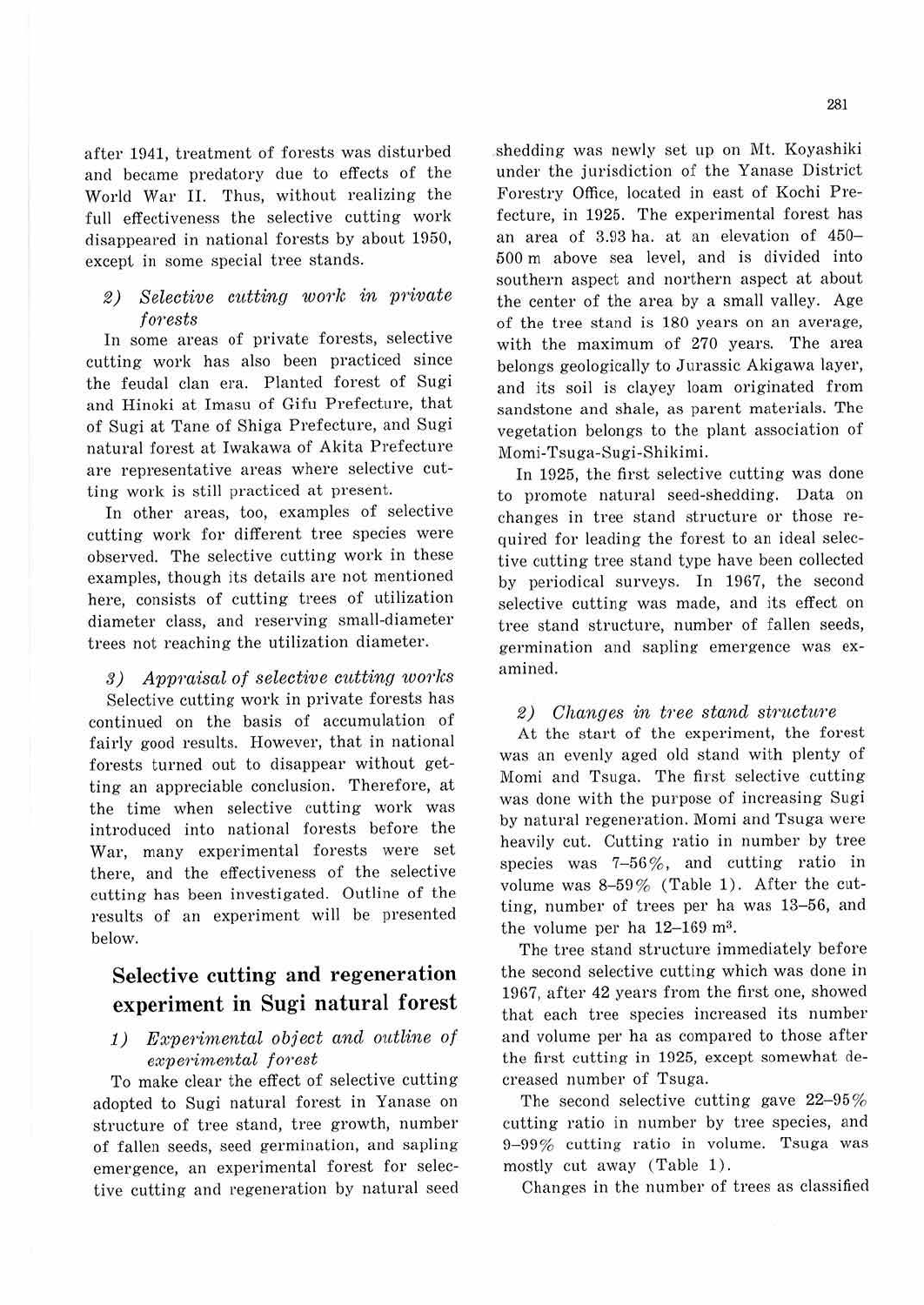| Trees  | Item             |                   | 1925              |                    |                  | 1967              |                   |                      |                  |
|--------|------------------|-------------------|-------------------|--------------------|------------------|-------------------|-------------------|----------------------|------------------|
|        |                  | Before<br>cutting | Cutting<br>volume | Cutting<br>rate, % | After<br>cutting | Before<br>cutting | Cutting<br>volume | Cutting<br>rate, $%$ | After<br>cutting |
| Sugi   | Number<br>Volume | 66                | 10                | 15                 | 56               | 81                | 18                | 22                   | 63               |
|        |                  | 208               | 39                | 19                 | 169              | 312               | 28                | 9                    | 284              |
| Hinoki | Number<br>Volume | 14                |                   | $\overline{7}$     | 13               | 29                |                   | 10                   | 26               |
|        |                  | 13                |                   | 8                  | 12               | 27                | $\frac{3}{1}$     | 4                    | $26\,$           |
| Momi   | Number<br>Volume | 19                | 6                 | 32                 | 13               | 16                | 12                | 75                   | $\overline{4}$   |
|        |                  | 90                | 25                | 28                 | 65               | 71                | 70                | 99                   | $\mathbf{1}$     |
| Tsuga  | Number<br>Volume | 110               | 62                | 56                 | 48               | 43                | 41                | 95                   | $\overline{2}$   |
|        |                  | 285               | 169               | 59                 | 116              | 153               | 139               | 91                   | 14               |
| Total  | Number           | 209               | 79                | 38                 | 130              | 169               | 74                | 44                   | 95               |
|        | Volume           | 596               | 234               | 39                 | 362              | 563               | 238               | 42                   | 325              |

Table 1. Number and volume (m<sup>3</sup>) of trees per ha before and after selective cutting

by diameter class during the period from the first selective cutting in 1925 to the second eutting in 1967 showed that number of trees ,of small diameter class (15-24 cm), middle diameter class (25-36 cm) and large diameter class (37-50 cm) decreased, but that of fine diameter class (8-14 cm), super large diameter class (51-70 cm) and extremely large diameter class (>71 cm) increased.

Furthermore, annual diameter increment in successive years showed the maximum in 1935- 1940 for Sugi and Hinoki, and then it continued with a slightly decreasing tendency until the second cutting. After the second selective cutting, an increase in diameter growth was again observed. The larger the diameter class, it was noted, the greater was the diameter increment.

Mean volume increment for a definite period between periodical surveys was  $2.98-4.59$  m<sup>3</sup> for Sugi,  $0.12 - 0.51$  m<sup>3</sup> for Hinoki,  $0.09 - 0.86$  m<sup>3</sup> for Momi, and  $0.01-1.77$  m<sup>3</sup> for Tsuga.

#### 3) Sapling emergence and number of fallen seeds

#### (1) Experimental plan

To trace the emergence and growth of saplings, the raked ground plot, cleaned ground plot, and the control plot (each 20 m in width) were laid out in that order on both aspects of Mt. Koyashiki from the central

valley toward the both ridges. The experimental plots totalled 27. In addition, seed traps, each  $1 \text{ m}^2$ , for measuring the number of fallen seeds were set up at random at 35 places. Moreover, 1 m2 plots for observation of saplings were laid out in each of the experimental plots, as a rule 3 of the former to one of the latter, totalling 78.

(2) Number of fallen seeds and seed germination rate

Seed collection was made for 5 years from 1967 to 1971. The number of fallen seeds was the greatest in November to December, throughout the whole survey period (Fig. 1). The seed germination rate was higher in the month which showed a greater number of fallen seeds than in the months with a less number of fallen seeds. Seeds obtained in the year of bumper seed crop were better in quality and quantity than those of the year of poor seed crop.

(3) Emergence, establishment, and height of saplings

Sugi saplings emerge in about June, but the number of saplings continues to decrease by die back until about April-May in the next year. In the following June, the new emergence of saplings occurs again. In 1969, the year of starting observations on saplings, the number of saplings which emerged was the greatest in the raked ground plot, followed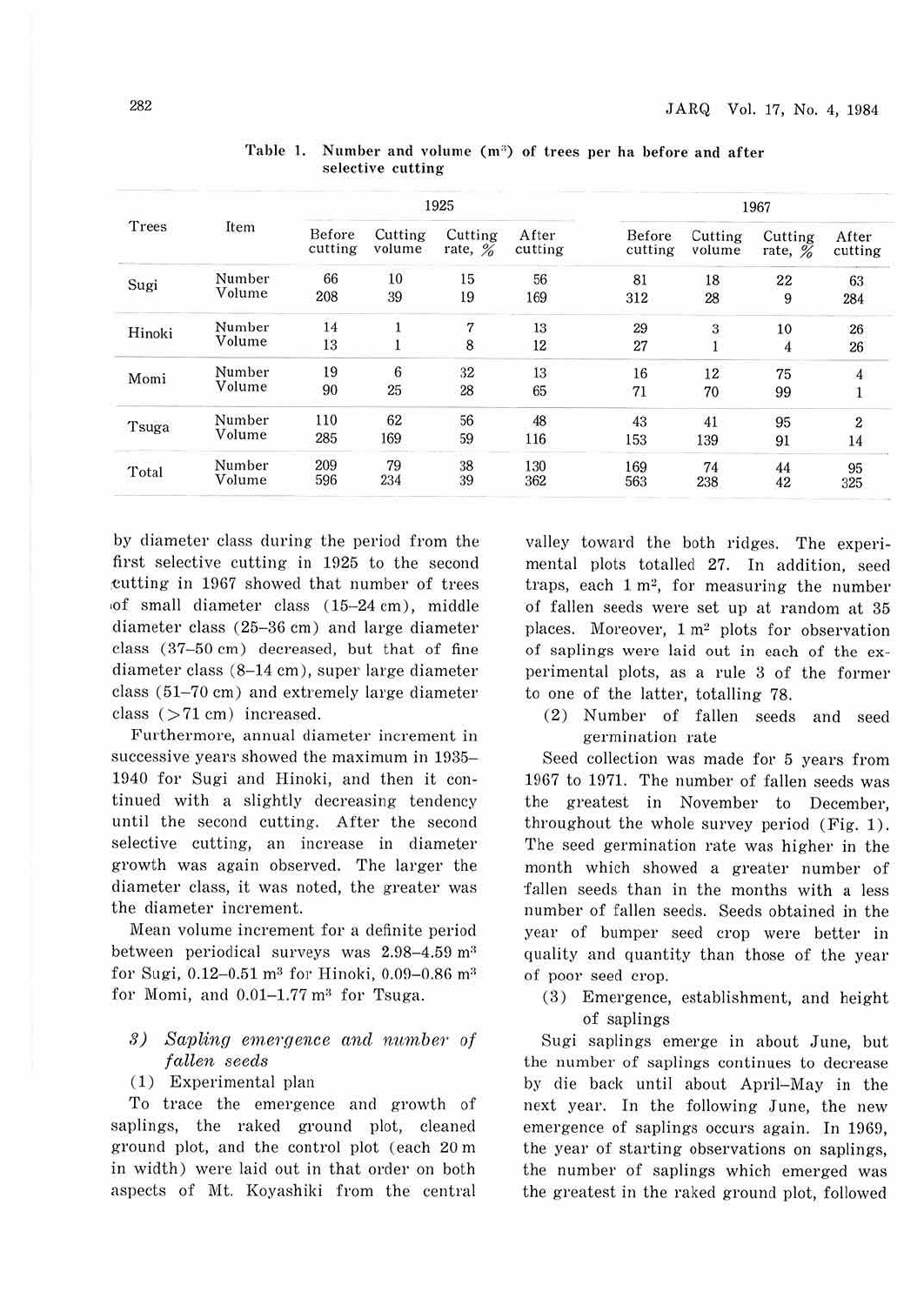

nation rate<br>Note: 01967  $\bullet$  1967 October $\sim$ 1968 March O 1968 October~1969 March ▲ 1969 October~1970 March  $\triangle$  1970 October $\sim$ 1971 March  $\Box$  1971 October $\sim$ 1972 March

| Table 2. Number of saplings emerged and rate of saplings |  |  |  |
|----------------------------------------------------------|--|--|--|
| established                                              |  |  |  |

| Ground surface treatment | Southern aspect*     |               | Northern aspect*     |               |  |  |
|--------------------------|----------------------|---------------|----------------------|---------------|--|--|
| and locations*           | No. emerged saplings | % established | No. emerged saplings | % established |  |  |
| Raked ground             | 14                   | 57            | 16                   | 63            |  |  |
| Cleaned ground           | 12                   | 67            | 10                   | 60            |  |  |
| Untreated control        | 10                   | 70            |                      | 57            |  |  |
| Upper part               | 12                   | 75            |                      | 55            |  |  |
| Middle part              |                      | 53            |                      | 73            |  |  |
| Lower part               | L3                   | 54            |                      | 58            |  |  |

:;: In Mt. Koyashiki

by the cleaned ground plot and the control plot in that order on both southern and northern aspects, irrespective of the location of each plot, upper, middle or lower part of the mountain. Thus, it was found that the saplings which emerged acn be improved considerably by treating ground surface (Table 2).

As to the survival rate of saplings which emerged in 1969, no definite tendency in survival rate was observed between the two aspects and among the ground treatment plots in 1976 (Table 2).

Comparison of sapling height between 1970, the year of starting measurement, and 1976,